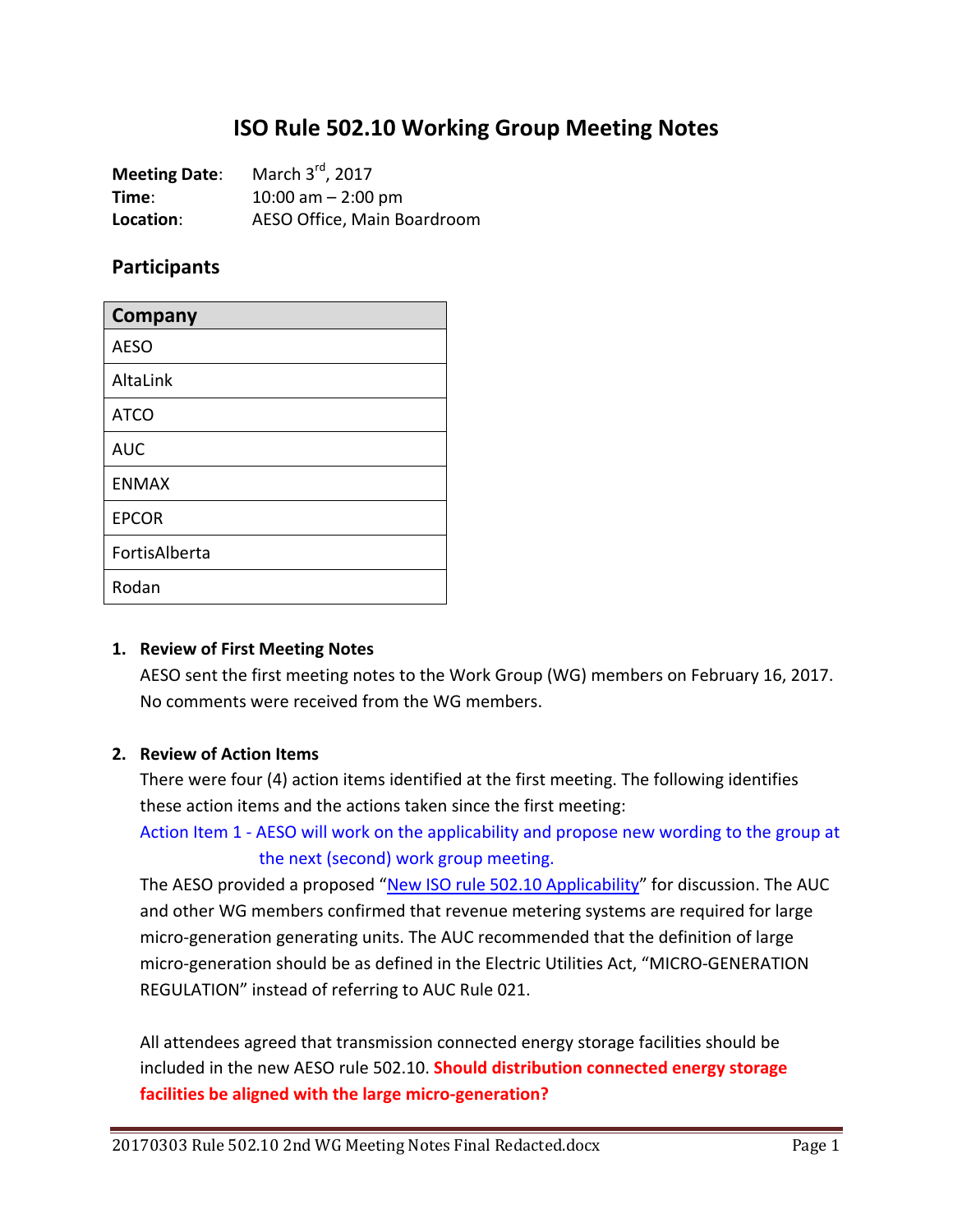# **AESO has discussed this issue internally and proposes not to include distribution connected energy storage facilities in 502.10 for now. If necessary, future 502.10 versions will deal with this topic**.

Discussions amongst work group members led to the following new language for Applicability as following:

#### New ISO rule 502.10 Applicability

The AESO proposes that ISO rule 502.10 apply to the AESO and entities that own revenue metering systems, including the **legal owner** of:

- a **transmission facility**;
- an **electric distribution system**;
- a **generating unit** or an **aggregated generating facility** that
	- o is connected to the **transmission system** directly; or
	- o is a distributed generation as defined in the **Act**; or
	- o is deemed as a large micro-generation as defined in the "MICRO-GENERATION REGULATION" .
- an **energy storage facility** that is connected to the **transmission system** directly; and
- an industrial system that has been designated as such by the **Commission**.

The ISO rule 502.10 and a Metering Point Definition Record will not be applicable to a generating unit that is deemed as "small micro-generation" as defined in the "MICRO-GENERATION REGULATION".

## Action Item 2 - A technical discussion is required for metering on provincial borders, there may be a few exceptions for this type of metering.

Work group had discussions on border meters, including meters on the AB-BC transmission interconnections. The AESO team will seek review from its Regulatory legal team during drafting the ISO rule 502.10.

# Action Item 3 – The AESO needs to do a legal verification to see if the new Dispute rule covers the applicable dispensations in accordance with the existing section 3.3.4 of AESO Measurement System Standard Revision 1 (September 18, 2007).

This will be addressed through the AESO legal review process.

Action Item 4 – The AESO and the AUC will have a meeting to review AUC Rule 021 Section 10.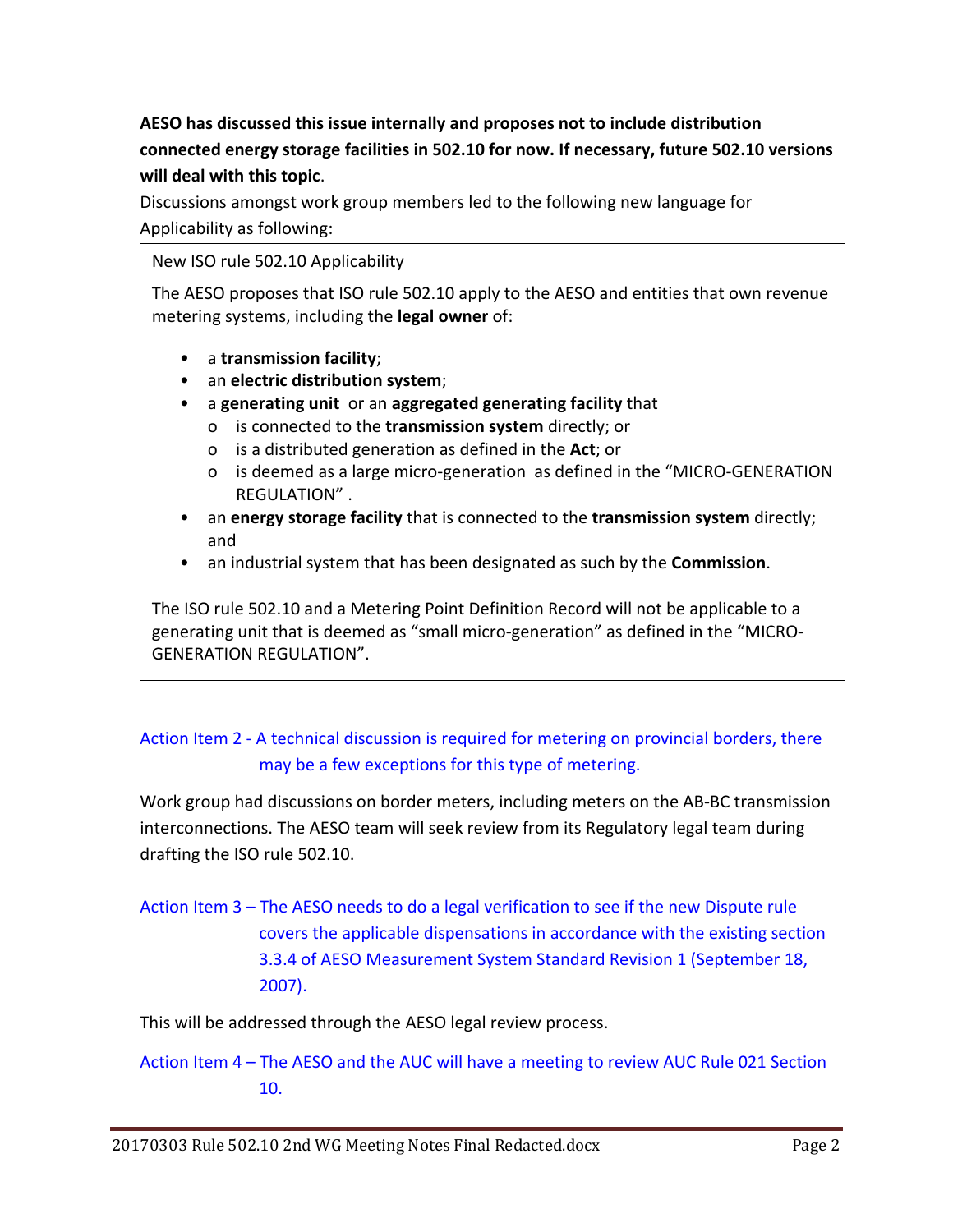The meeting occurred on February 16, 2017. The following are the conclusions from the meeting:

- a. Remove the V2E2 reference in the new AESO rule 502.10 and replace it with a reference to AUC Rule 021's VEE Standard.
- b. Remove Section 5.3.2(b) from the new AESO rule 502.10
- c. Re-discuss with the work group if Section 3.3.2 Audits should be kept.

All attendees agreed at the meeting with conclusions "a." and "b." above. Since the AESO has a compliance process for ISO rules, all attendees agreed to remove Section 3.3.2.

### **3. What should be included in 502.10? - continued**

## **5.0 Metering Data Service**

• **Section 5.3 Service Requirement**

All attendees agreed to keep this section in the new rule. However the words need to be modified. Generally the owner is responsible to provide metering data services but need to add contracted arrangements. A Metering Data Provider in this section should be replaced by Metering Data Manager (MDM).

### • **Section 5.3.1 Data Collection**

All attendees agreed to modify this section by removing items (b) and (c) from the new ISO rule 502.10 as Measurement Canada's new rule SE-YY will cover these items. Item (a) needs to be re-worded.

## • **Section 5.3.2 Data Validation, Verification, Estimation & Editing**

All attendees agreed to remove this section from the new ISO rule 502.10 as described above in action item 4.

### • **Section 5.3.3 Data Storage**

All attendees agreed to modify items (a), (b) and (c) in this section by increasing the period of six (6) years to eight (8) years in accordance with PFAM (Post-final adjustment mechanism) in AUC Rule 021, align with the section 5.3.5(3)(a)(ii) .

### • **Section 5.3.4 Data Processing**

All attendees agreed to keep this section in the new ISO rule 502.10.

### • **Section 5.3.5 Data Transfer**

All attendees agreed to modify this section by removing item (b) from the new ISO rule 502.10 even though AltaLink and Rodan are using the summary data reports provided by the AESO to verify their measurement data received by the AESO. All attendees agreed to keep the item (a) in the new ISO rule 502.10.

### • **Section 5.3.6 General**

All attendees agreed to remove this section from the new ISO rule 502.10.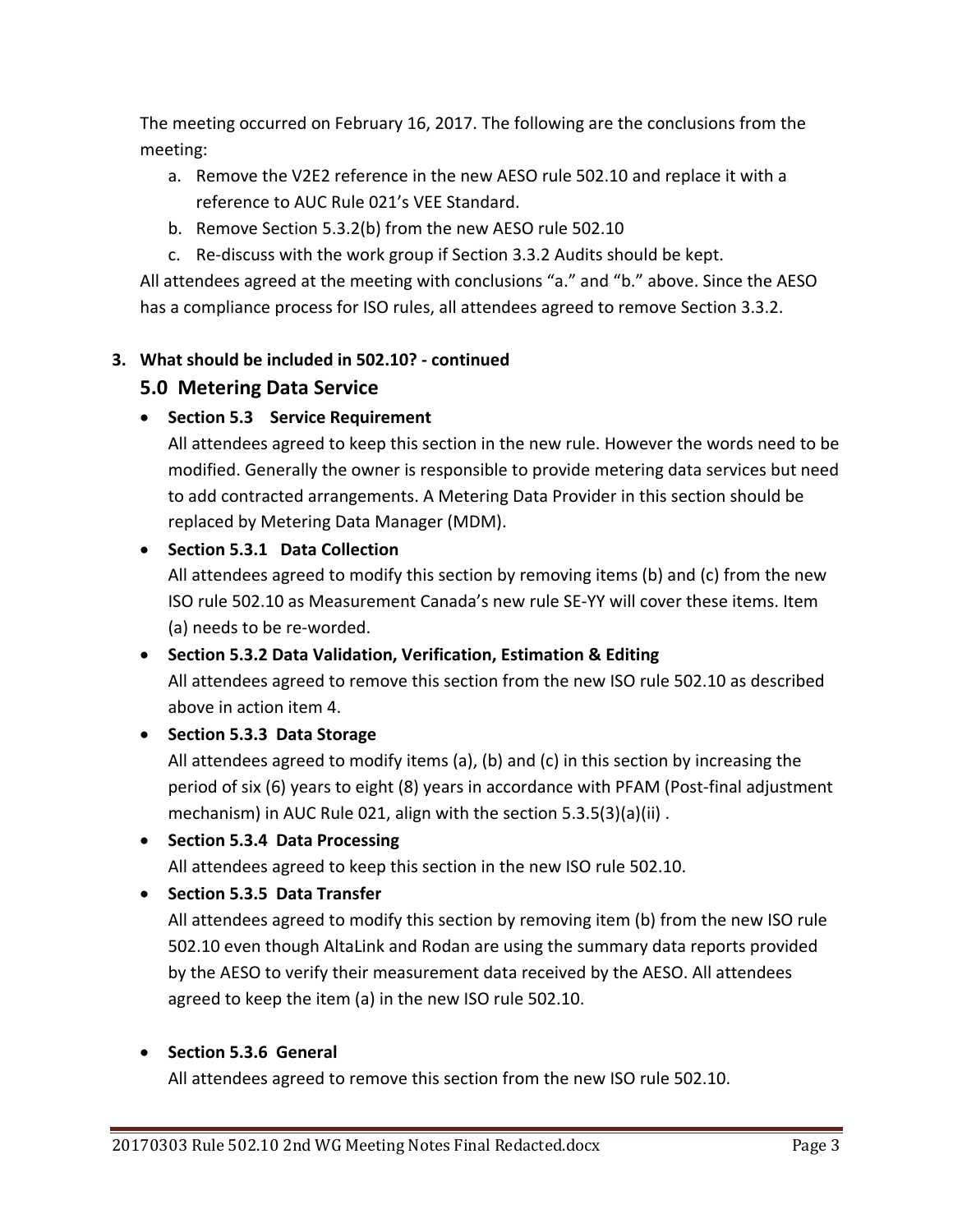## **6.0 Metering System Services**

• **Section 6.1 Purpose**

All attendees agreed to remove this section from the new ISO rule 502.10.

• **Section 6.2 Service Scope** All attendees agreed to remove this section from the new ISO rule 502.10.

# • **Section 6.3 System Requirements**

All attendees agreed to:

- Retain item (a) in the new ISO rule 502.10 or revise it to, "Owners provide metering Single Line Diagram.
- Retain and re-word item (b) in the new ISO rule 502.10.
- Remove item (c) because this has been included in standard project energization process.
- Remove item (d).
- Revise item (e) to, "Provide information in writing to the AESO of any modification to either the metering system for any metering point or the metering point(s) associated with any measurement point that would result in changes to the associated measurement point definition record;". In the discussion, all attendees also agreed that an updated Single Line Diagram (SLD) is to be provided to the AESO if there is a change to the transformer capability. Consideration should be given to providing guidance on this in an Information Document.
- Remove items (f) and (g).
- Revise item (h) such that, upon a metering failure, the AESO is to approve the use of the estimated data within a specific time range, rather than for the AESO to approve the use of unsealed interval meters. This amendment is recommended because the AESO does not have the authority to approve the use of unsealed meters.
- Remove item (i) as this has been covered by SE-08 and SE-10. However, Appendix 3 needs to be reviewed and compared with SE-08 and SE-10.
- Remove item (j). Action: AESO will provide an example of AESO's project process which includes metering as a technical requirement to circulate.
- Adding a section regarding acceptable MPDR configuration. The inserted new item (k) should be included in this section.

#### • **6.3.1 General**

All attendees agree to:

• Retain Item (a).